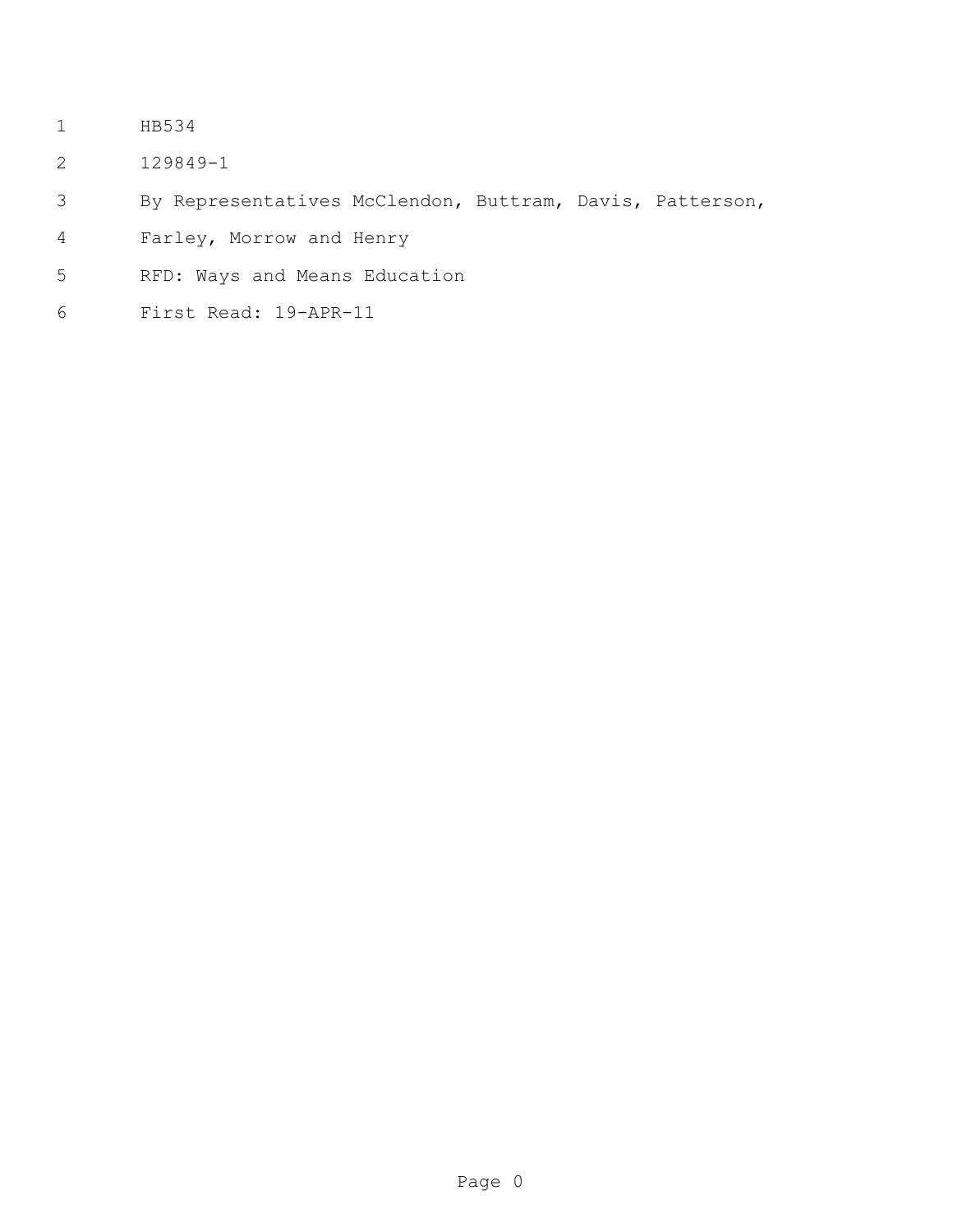| $\mathbf 1$    | 129849-1:n:04/19/2011:FC/mfp LRS2011-2331                      |
|----------------|----------------------------------------------------------------|
| $\overline{2}$ |                                                                |
| 3              |                                                                |
| 4              |                                                                |
| 5              |                                                                |
| 6              |                                                                |
| 7              |                                                                |
| $8\,$          | This bill would specify that funds<br>SYNOPSIS:                |
| $\mathsf 9$    | appropriated or otherwise received by the Board of             |
| 10             | Optometric Scholarship Awards for scholarships and             |
| 11             | loans to students at the University of Alabama at              |
| 12             | Birmingham School of Optometry at the end of the               |
| 13             | fiscal year would remain with the board and not                |
| 14             | revert to any other fund.                                      |
| 15             |                                                                |
| 16             | A BILL                                                         |
| 17             | TO BE ENTITLED                                                 |
| 18             | AN ACT                                                         |
| 19             |                                                                |
| 20             | To amend Section 34-22-61 of the Code of Alabama               |
| 21             | 1975, relating to the Board of Optometric Scholarship Awards,  |
| 22             | to specify that funds of the board would not revert at the end |
| 23             | of the fiscal year.                                            |
| 24             | BE IT ENACTED BY THE LEGISLATURE OF ALABAMA:                   |
| 25             | Section 1. Section 34-22-61 of the Code of Alabama             |
| 26             | 1975, is amended to read as follows:                           |
| 27             | $"$ \$34-22-61.                                                |